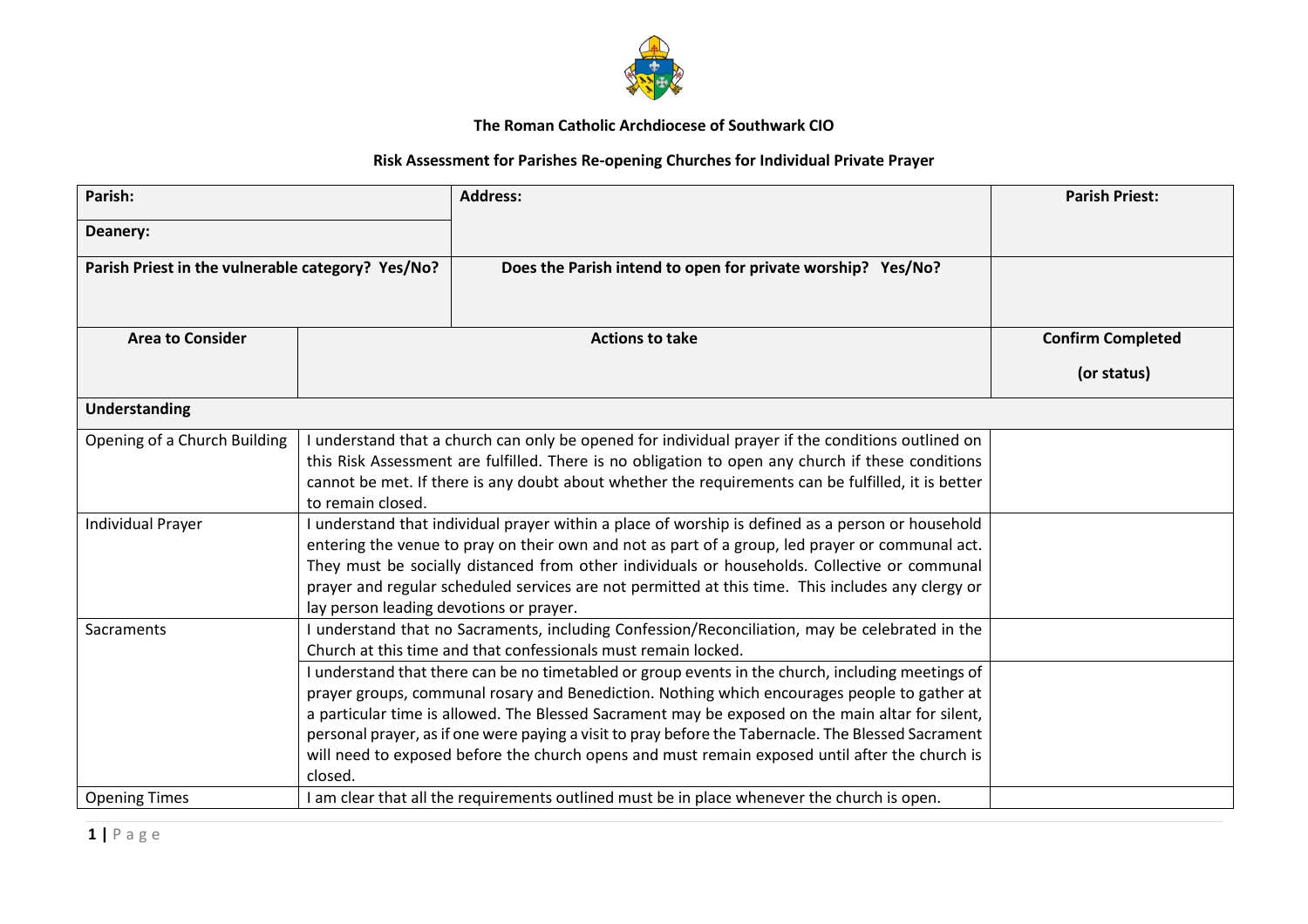| <b>THE TEAM</b>               |                                                                                                    |  |  |  |
|-------------------------------|----------------------------------------------------------------------------------------------------|--|--|--|
| There are sufficient staff or | Members of the Team have been deemed fit for work and are not classed as clinically vulnerable,    |  |  |  |
| volunteers (Team) to          | self-isolating or shielding.                                                                       |  |  |  |
| support the management of     | There will be stewards at the entrance and exit doors of the Church at all times it is open.       |  |  |  |
| opening for private prayer.   | Where there is a team rota, volunteers should far as possible, work in the same team throughout    |  |  |  |
|                               | the whole period.                                                                                  |  |  |  |
|                               | At least two stewards must be present in the church throughout the time it is open for prayer      |  |  |  |
|                               | The stewards have been made aware of the maximum capacity of the church.                           |  |  |  |
|                               | Stewards will practise good hand hygiene themselves through regular washing or sanitising.         |  |  |  |
|                               | Stewards will complete an inspection of the church each morning before opening, to ensure that     |  |  |  |
|                               | all facilities and equipment are in place and that the church is compliant.                        |  |  |  |
|                               | Guidance has been given to stewards on 'catch it, kill it, bin it', effective hand hygiene, and    |  |  |  |
|                               | actions in the event of a First Aid emergency as outlined in CBCEW Guidance on Re-opening of       |  |  |  |
|                               | Catholic Churches for Individual Prayer.                                                           |  |  |  |
|                               | Stewards must ensure that hand sanitisation by visitors occurs at entry and exit points; that      |  |  |  |
|                               | social distancing is maintained by people in the church; and that if predetermined capacity is     |  |  |  |
|                               | reached, stewards must prevent others from entering the church (for example, through a one in,     |  |  |  |
|                               | one out process)                                                                                   |  |  |  |
|                               | Stewards are reminded to maintain social distancing themselves and not to physically interact      |  |  |  |
|                               | (shake hands, hugging, etc.) with parishioners with the exception of a medical emergency           |  |  |  |
|                               | situation (see: CBCEW Guidance on Re-opening of Catholic Churches for Individual Prayer)           |  |  |  |
|                               |                                                                                                    |  |  |  |
|                               | Stewards should not eat, drink, or touch their face, unless they have immediately washed their     |  |  |  |
|                               | hands beforehand.                                                                                  |  |  |  |
|                               | Stewards should ensure any cuts or graze on their hands are covered complete with waterproof       |  |  |  |
|                               | dressings.                                                                                         |  |  |  |
|                               | One of the stewards could be the Parish Priest (or Assistant Priest). All stewards must be already |  |  |  |
|                               | known to the Parish Priest and be current volunteers in the parish.                                |  |  |  |
|                               | Where possible, one of the stewards should be trained in Safeguarding from another role in the     |  |  |  |
|                               | parish community.                                                                                  |  |  |  |
|                               | Parish Priests should keep a rota of who was on duty at any given time, and also keep in the       |  |  |  |
|                               | parish office, with the rota, the names and contact details of all stewards.                       |  |  |  |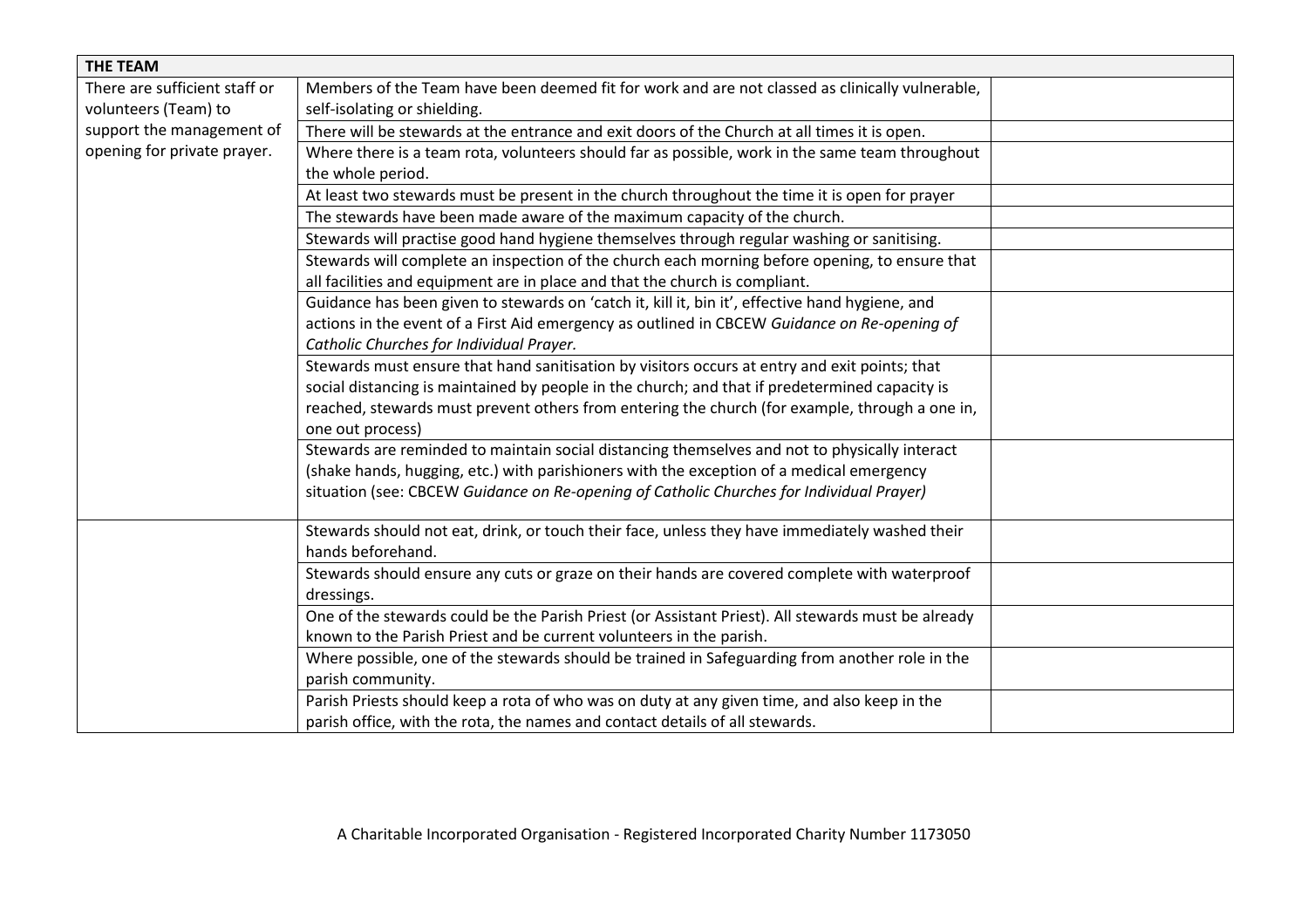|                                | Diocesan Safeguarding posters are clearly visible in the church, with up to date contact           |  |  |  |  |
|--------------------------------|----------------------------------------------------------------------------------------------------|--|--|--|--|
|                                | information. Stewards need to know this information so they can provide details of their local     |  |  |  |  |
|                                | Safeguarding Office to anyone who appears to be concerned for themselves or another person.        |  |  |  |  |
|                                | At this time, no person under 16 is allowed to enter a church building unless accompanied by a     |  |  |  |  |
|                                | responsible adult.                                                                                 |  |  |  |  |
| <b>PURCHASE OF SUPPLIES</b>    |                                                                                                    |  |  |  |  |
| Adequate supplies of           | There is hand gel of no less than 65% alcohol in the key identified areas.                         |  |  |  |  |
| materials to support hygiene   | There are adequate welfare facilities for team in terms of hand wash facilities/hand sanitisation. |  |  |  |  |
|                                | Stewards have adequate protective equipment - single use gloves.                                   |  |  |  |  |
|                                | Cleaners have adequate protective equipment - rubber gloves and aprons.                            |  |  |  |  |
|                                | There are adequate cleaning materials - detergent, sanitiser, disposable cloths or paper towels.   |  |  |  |  |
|                                | There is tape (or other means) to mark out social distancing.                                      |  |  |  |  |
| <b>THE CHURCH</b>              |                                                                                                    |  |  |  |  |
| <b>Entry and Exit Points</b>   | The entry and exit points are clearly identified - One in and one Out.                             |  |  |  |  |
|                                | Anyone with cold or flu-like symptoms should be asked not to enter.                                |  |  |  |  |
| Ventilation                    | Doors and windows wherever possible to be opened to increase natural airflow through Church.       |  |  |  |  |
| Hand sanitisation stations.    | Hand sanitisation stations are available at entry and exit points.                                 |  |  |  |  |
|                                | Signage posted requesting parishioners to sanitise hands on entry and exiting the Church.          |  |  |  |  |
| Seating                        | Cordon off pews that are not to be used to maintain 2m distancing for sitting or kneeling in       |  |  |  |  |
|                                | church.                                                                                            |  |  |  |  |
| <b>Toilets</b>                 | Toilets will remain locked at all times.                                                           |  |  |  |  |
| Other areas of Church          | Access to the Sacristy is restricted to all non-Clergy, and Confessionals are not used.            |  |  |  |  |
| Veneration of relics, statues, | Physical veneration of relics, statures and shrines is not permitted. Statues, icons must be       |  |  |  |  |
| images, icons etc.             | cordoned off by 2m to ensure they cannot be touched.                                               |  |  |  |  |
| Holy Water stoups & Vessels    | Ensure the Holy Water stoups, and any other vessels containing Holy Water, remain empty.           |  |  |  |  |
| Social distancing              | Where applicable, mark out the required 2m radius social distance on the floor, also mark the      |  |  |  |  |
|                                | pews and at the entrance to the Church. Stagger seating to ensure 2m radius distance is            |  |  |  |  |
|                                | maintained.                                                                                        |  |  |  |  |
| <b>Maximum Capacity</b>        | Determine area of usage and identify on a floor plan of the Church.                                |  |  |  |  |
|                                | Determine your maximum capacity ensuring 2m social distancing is maintained.                       |  |  |  |  |
| Timings for individual prayer  | Determine your schedule for individual prayer.                                                     |  |  |  |  |
| Use of candles                 | Parishioners are prohibited from bringing their own candles.                                       |  |  |  |  |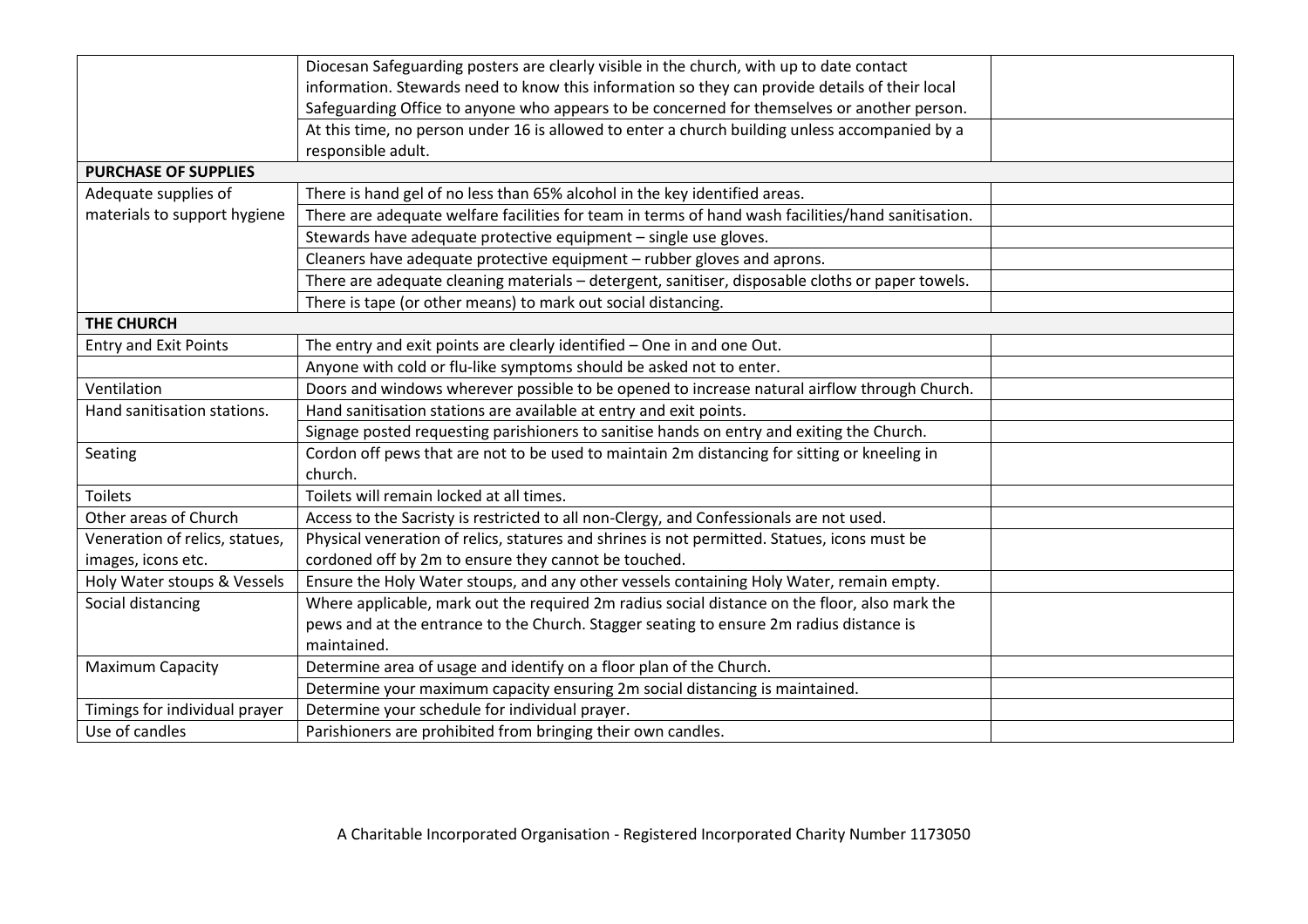|                               | Shared matches or lighters should not be used to light votive candles, but candles lit one from<br>another. Care should be taken when lighting votive candles. If electric candles are used the<br>buttons should be cleaned regularly. |  |
|-------------------------------|-----------------------------------------------------------------------------------------------------------------------------------------------------------------------------------------------------------------------------------------|--|
| Live streaming Mass Services  | The Church must be closed for individual prayer during a live stream Mass or any other live<br>streamed service.                                                                                                                        |  |
| <b>Printed materials</b>      | All shared printed materials are removed, including Mass books, hymn books, devotional items,<br>CTS leaflets etc.                                                                                                                      |  |
|                               | Only limited single use material is available and parishioners instructed to take it away with<br>them.                                                                                                                                 |  |
|                               | Any printed material left by a parishioner will be removed and safely discarded.                                                                                                                                                        |  |
| Flushing the Water System     | All taps, toilets, and other water storage devices have been run well to flush the systems before<br>any of the volunteer team use them.                                                                                                |  |
| Ventilation                   | There is as much ventilation as possible in the church. Keeping doors open decreases<br>transmission risk and, with open windows, allows fresh air into the church.                                                                     |  |
| <b>CLEANING REGIME</b>        |                                                                                                                                                                                                                                         |  |
| In order to maintain a safe   | Cleaners are reminded of the required 'catch it, kill it, bin it' and effective hand hygiene.                                                                                                                                           |  |
| environment a strict cleaning | The Church will have a thorough clean at the end of each day as a minimum, with particular                                                                                                                                              |  |
| regime will need to be        | attention being given to areas that may be frequently touched. This will be in accordance with                                                                                                                                          |  |
| implemented.                  | CBCEW Guidance on Re-opening of Catholic Churches for Individual Prayer.                                                                                                                                                                |  |
|                               | Cleaners will wear rubber gloves and aprons when cleaning.                                                                                                                                                                              |  |
|                               | Disposable clothes or paper towels will be used for cleaning.                                                                                                                                                                           |  |
|                               | Any items left behind by Parishioners will placed into separate plastic sacks and be removed to                                                                                                                                         |  |
|                               | lost property.                                                                                                                                                                                                                          |  |
|                               | Cleaners are advised of the benefits of undertaking decontamination when returning home by                                                                                                                                              |  |
|                               | changing clothing and appropriate bathing or showering before mixing with members of their<br>own household.                                                                                                                            |  |
|                               | COVID-19 Awareness Poster is displayed at the entrance to and the exit from the church.                                                                                                                                                 |  |
| <b>PARENTS &amp; CHILDREN</b> |                                                                                                                                                                                                                                         |  |
|                               | Whilst parishioners or visitors should not be dissuaded from having their children accompany                                                                                                                                            |  |
|                               | them in church, the efficient management of children who wander away from distracted parents                                                                                                                                            |  |
|                               | will be managed appropriately to reduce large areas becoming contaminated by frequent                                                                                                                                                   |  |
|                               | touching of multiple surfaces by unsupervised children.                                                                                                                                                                                 |  |
| <b>PARISH SCHOOLS</b>         |                                                                                                                                                                                                                                         |  |